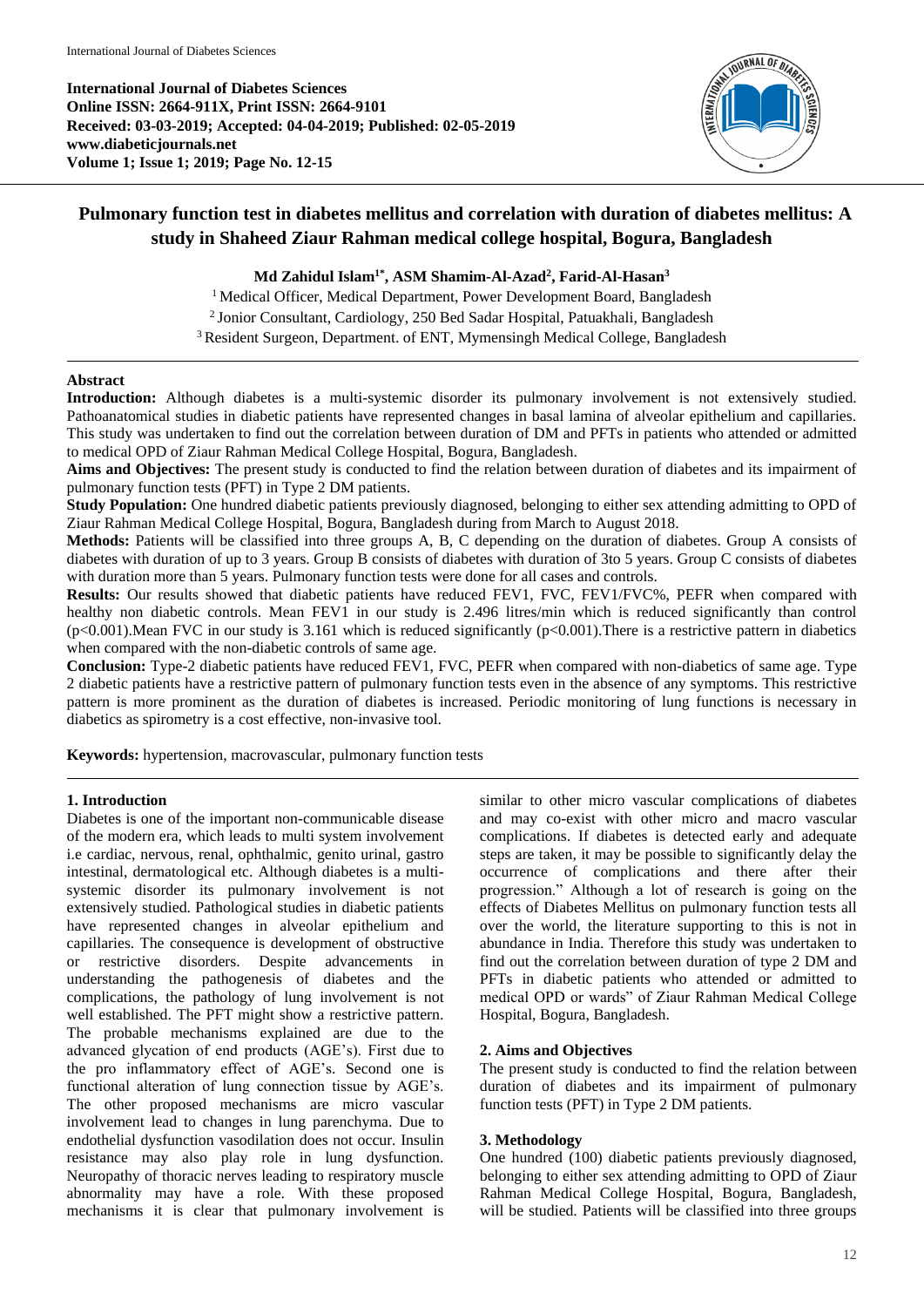A, B, C depending on the duration of diabetes. Group A consists of diabetes with duration of up to 3 years. Group B consists of diabetes with duration of 3to 5 years.Group C consists of diabetes with duration of 5 to 7 years.

#### **Source of Data**

100 Patients with diabetes mellitus attending OPD in Department of diabetology and admitted in department of general medicine Of Ziaur Rahman Medical College Hospital, Bogura, Bangladesh during the study period from March to August 2018.

#### **Inclusion Criteria**

Previously diagnosed Type 2 Diabetic patients for less than 7 years, between age 40-60 years, with regular follow up. One hundred age and sex matched non-diabetic were included as the other group. Diabetes was ruled out in nondiabetic group with fasting and 2-hr post prandial blood glucose measurement.

#### **Exclusion Criteria**

Smokers, patients with previous/present cardio respiratory diseases, h/o occupational exposure, Persons with physical disabilities, Obese (BMI>30), Neuromuscular diseases were excluded from the study

#### **Method of Collection of Data**

Patients were made to undergo pulmonary function tests using Medspiror, for 3 times at every 15 minutes interval and best of 3readings was taken. The Forced Vital Capacity (FVC), Forced Expiratory Volume at the end of one second (FEV1), Peak Expiratory Flow Rate (PEFR), FEV1/ FVC ratio were recorded." Diabetes mellitus was ruled out in non-diabetic group by fasting and post prandial blood glucose was analysed by GOD-PAP (glucose oxidasephenol 4-aminophenazone peroxidase) method." Other relevant investigations are done ECG in all leads, Echocardiogram, Fasting and 2 hr blood sugar, Chest X RAY.

#### **4. Results and Statistical Analysis**

This study was 100 Patients with diabetes mellitus attending OPD in Department of dialectology age variation 40-60 years included [Figure 1]. Statistical analysis was done by using percentages, mean values, standard deviation, chisquare test, t-test and proportion test. A p-value <0.05 level was considered statistically significant and a p-value >0.05 was considered as not statistically significant.



**Fig 1:** Age Distribution of patient's cases.

**Table 1:** Comparison of Diabetes Mellitus and Correlation with Duration of Diabetes Mellitus Groups (N=100)

| Comparison       | Case   |           | Control |           | <b>P-Value</b> |
|------------------|--------|-----------|---------|-----------|----------------|
|                  | Mean   | <b>SD</b> | Mean    | <b>SD</b> |                |
| <b>FBS</b>       | 131.95 | 14.712    | 85.38   | 8.098     | < 0.001        |
| <b>PPBS</b>      | 212.7  | 34.735    | 122.85  | 15.085    | < 0.001        |
| FEV <sub>1</sub> | 2.496  | 0.476     | 3.014   | 0.431     | < 0.001        |
| <b>FVC</b>       | 3.161  | 0.568     | 3.79    | 0.603     | < 0.001        |
| FEV1/FVC %       | 78.901 | 3.935     | 79.984  | 5.43      | 0.108          |
| <b>PEFR</b>      | 486.74 | 73.569    | 535.0   | 72.744    | < 0.001        |



**Fig 2:** Duration of Diabetes Mellitus.



**Fig 3:** FBS and PPBS Comparison.



**Fig 4:** FEV1 and FVC Comparison.

In this study we found that diabetics had decreased lung volumes compared to normoglycemic subjects. FVC, FEV1, FVC/FEV1 & PEFR were statististically significantly lower in diabetic patients than in normal controls  $(p<0.05)$ : In the present study, two hundred patients with type 2 diabetes mellitus were taken, of which 100 patients are diabetic and 100 patients non-diabetic. Pulmonary function tests was compared between these two groups, along with comparison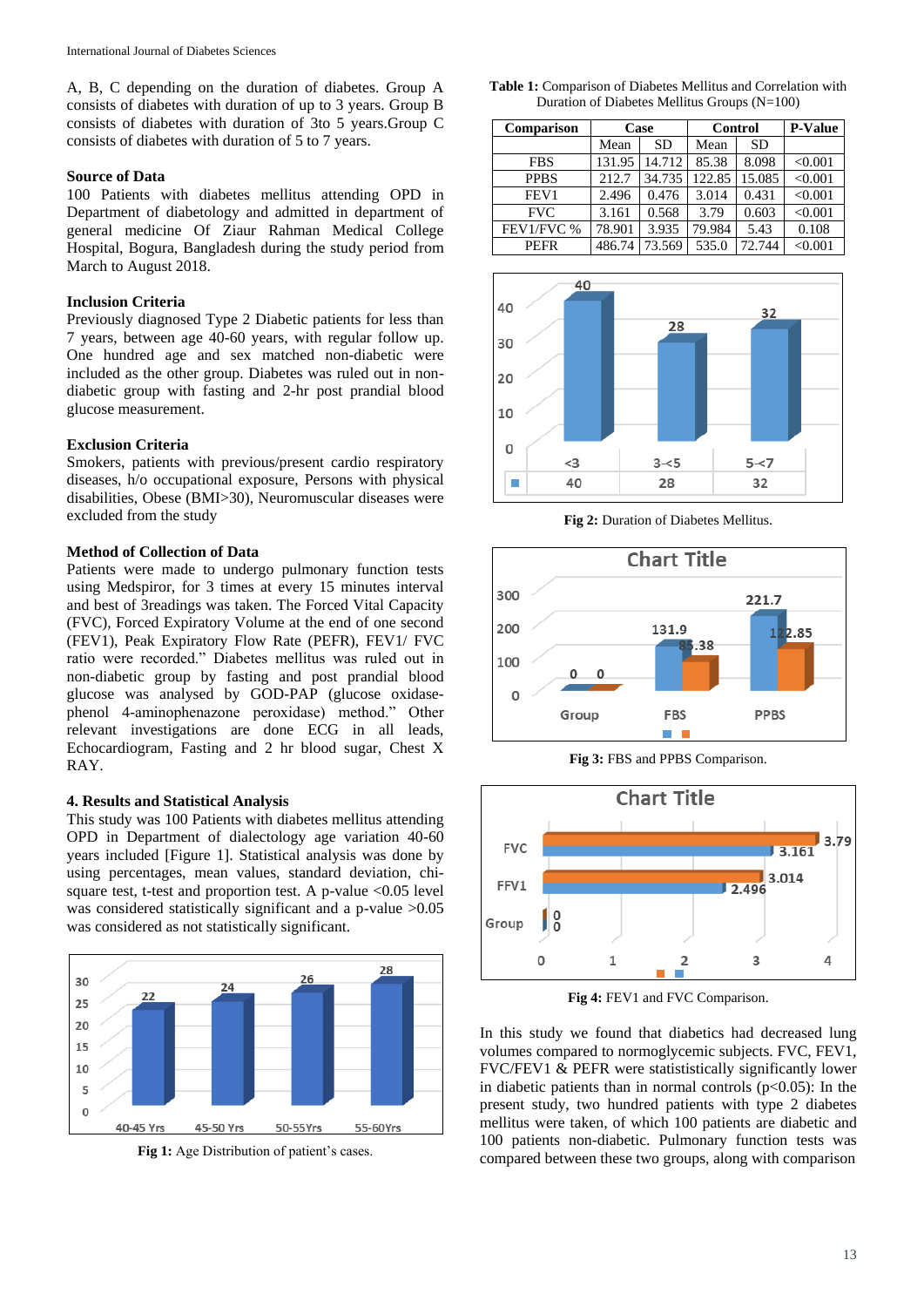Of other parameters. On analysing results, patients had significant impairment in FEV1 (2.496 in\patients when compared with 3.014 with controls) for which the p value was <0.001 which is statistically significant. This concludes have a significant reduction in the FEV1 when compared with the controls. Also FVC was 3.161among cases when compared with controls 3.79 which also showed a statistically significant reduction. Among the groups A, B, C the pattern of restrictive PFT is more prominent as the duration advances FEV1  $(A=2.65 B=2.65 C=2.17)$ , FVC  $(A=3.33 \text{ B} = 3.33 = 3.17)$  PEFR  $(A=509 \text{ B} = 480 \text{ C} = 463)$ . So which gives the impression that restriction is more prominent as the disease duration advances. Despite the reduction in FEV1&FVC, FEV1/FVC %( A=79.53 B=79.56 C=77.53) ratio declines but which is more than the predicted value shows [Table 1 & Figure 2, 3, 4].

## **5. Discussion**

Diabetes is a multisystem disease. Involvement of cardiac, renal, ocular systems are more extensively studied when compared to lung involvement. The cause of lung function has not been studied. There are no detailed proposed mechanisms for it. Possible mechanisms are microvascular changes in lung tissue will lead to impairement in pulmonary functions. Few studies have shown that T2DM with microangiopathies show reduced diffusion capacity for carbon monoxide (DLCO).The study further suggested that hyperglycaemia and dyslipidaemia might have a contributory role in its pathogenesis. In this study we found that diabetics had decreased lung volumes compared to normoglycemic subjects. FVC, FEV1,FVC/FEV1 & PEFR were statististically significantly lower in diabetic patients than in normal controls  $(p<0.05)$ : In the present study, two hundred patients with type 2 diabetes mellitus were taken, of which 100 patients are diabetic and 100 patients nondiabetic. Pulmonary function tests was compared between these two groups, along with comparison of other parameters. On analysing results, patients had significant impairment in FEV1 (2.496 in\patients when compared with 3.014 with controls) for which the p value was <0.001 which is statistically significant. This concludes have a significant reduction in the FEV1 when compared with the controls. Also FVC was 3.161among cases when compared with controls 3.79 which also showed a statistically significant reduction. Our results showed a similar results with schanek *et al*, ljubic *et al*. Similar to our study Gregory L. Kinney *et al* have observed a moderate reduction in FVC,FEV1 and diffusing capacity for carbon monoxide of the lung in patients with type 1 and type 2 diabetes. YehHC *et al* have suggested that pulmonary function test in middle aged non-diabetic adult showed a restrictive pattern of lung pathology which is predictive of subsequent type 2 diabetes. David *et al* studied 495 diabetic patients and recorded baseline values. A subset of 125 patients were studied after 7 years, who showed a significant reduction in the FEV1, FVC, and PEFR. Irfan *et al* studied 64 diabetic and 64 non diabetic patients and showed that diabetic patients had reductions in FEV1, FVC when compared with non-diabetic controls. This result concurred with our result. The FEV1/FVC % in our study was lower than normal and was found to have restrictive pattern. This is in concordance Boulbou *et al*, Sultan *et al*, Sreeja *et al*, Fimognari *et al*, and Nakagima *et al*, Studies of klein OL stated diabetics have reduced FVC more consistent than reduced FEV1 and our

study had given similar results. PEFR was also reduced in our study which was similar to Sreeja *et al*. Among the groups A, B, C the pattern of restrictive PFT is more prominent as the duration advances FEV1 (A=2.65 B=2.65 C=2.17), FVC (A=3.33 B=3.33 =3.17) PEFR (A=509 B=480 C=463). So which gives the impression that restriction is more prominent as the disease duration advances. Despite the reduction in FEV1&FVC, FEV1/FVC %( $A=79.53 B=79.56 C=77.53$ ) ratio declines but which is more than the predicted value. Davis *et al* had reported that FEV1% declines approximately about 1.5% for each year of diabetes. Kanya Kumari *et al* studied 125 patients and showed that type 2 diabetes patients have a restrictive pattern of PFT. And the restriction is more prominent as the duration of diabetes is prolonged which concurs with our study. Anuradha *et al*, Kapoor *et al* also had similar results in their results. Also patients had higher mean FBS (131), PPBS (212) than healthy controls FBS (85), PPBS (122). Interestingly patients with higher FBS, PPBS had more decrease in PFT values when compared with lower FBS, PPBS which was also statistically significant.

#### **6. Conclusions**

Type-2 diabetic patients have reduced FEV1, FVC, PEFR when compared with non-diabetics of same age. Type 2 diabetic patients have a restrictive pattern of pulmonary function tests even in the absence of any symptoms. This restrictive pattern is more prominent as the duration of diabetes is increased. Thus spirometry can be used as a simple investigation to study the pulmonary morbidity among the diabetics and to plan for an effective aggressive strategy in management of diabetes. Periodic monitoring of lung functions is nessacary in diabetics as spirometry is a cost effective, non-invasive tool.

#### **References**

- 1. Sreeja K, Elizabeth Samuel, Keshavachandran C. Pulmonary functions in patients with DM. Indian Journal of physiology and pharmacology. 2003; 47(1):87-93.
- 2. Davis Timothy ME, Mathew Knuimann, Peter Kendall. Reduced pulmonary function and its association in type-2 Diabetes. Diabetes Research and Clinical Practice, 2000; 50:152-159.
- 3. Walter R, Beiser A, Rachel J. Association between glycemic state and lung function. The Framingham Heart Study. American Journal of Respiratory and Critical Care Medicine, 2003; (167):911-916.
- 4. Larsen Kronenberg Melmed. Williams's textbook of endocrinology. 10th Edition. Elsevier India Publisher, 2003, 1428-1431.
- 5. Levitzky MG. Pulmonary physiology. McGraw. Hill Inc. Singapore. 1995.
- 6. Hamdy AB. The lung function and diabetes mellitus. Diabetes Care. 2003; 26(6):1915.
- 7. Ljubic S, Roglic G, Mesie R, Renar IP, Mettelko Z. Trends in pulmonary functions in type 1 diabetic patients with nephropathy. Diabetologia Croatic, 2005; 17:137-140.
- 8. Goldman MD. Lung dysfunction in diabetes.Diabetes Care, 2003; 26:1915-7.
- 9. Kuziemski K, Specjalski K, Jassem E. Diabetic pulmonary microangiopathy: fact or fiction? Polish J Endocrinol, 2011; 62:171-5.